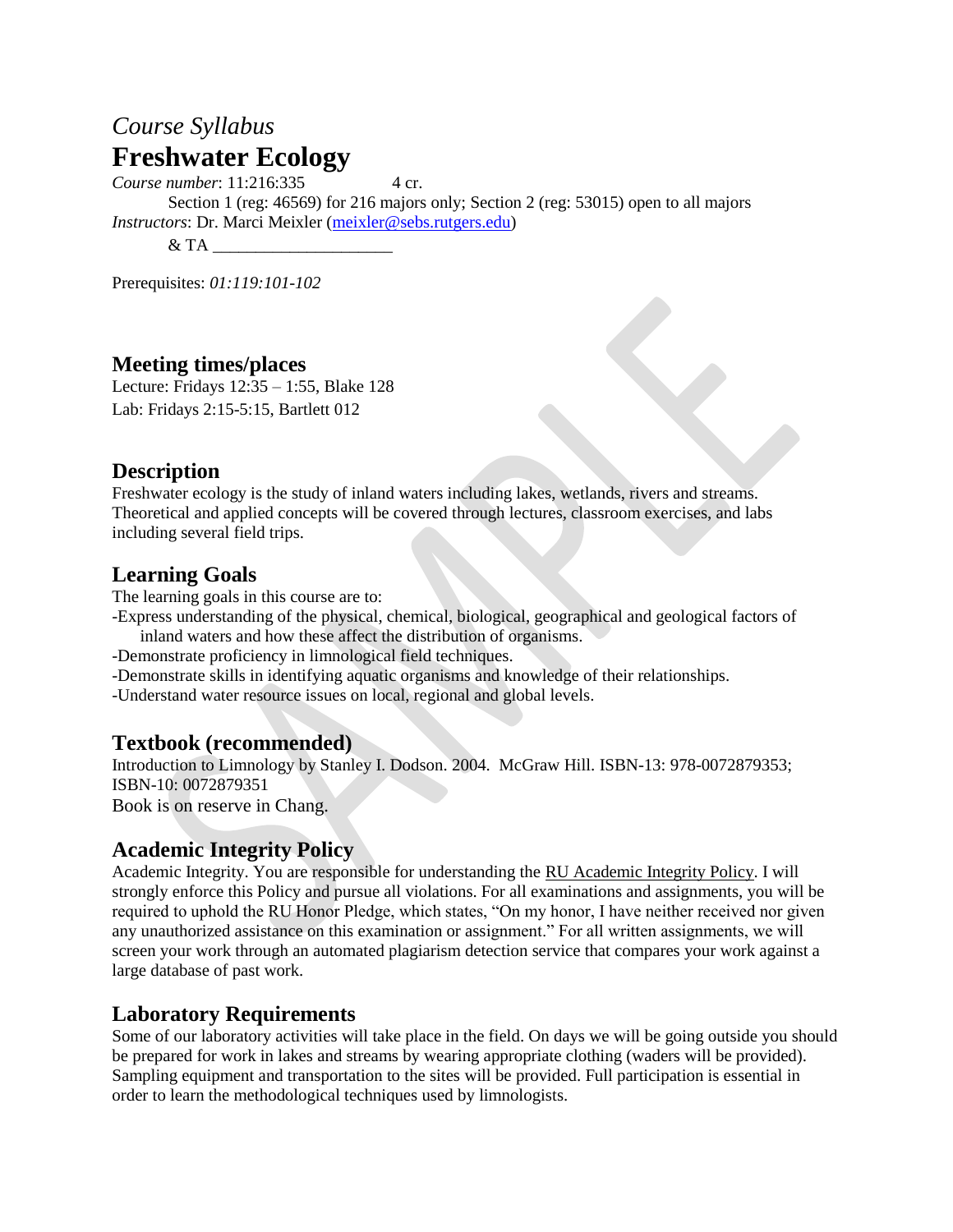## **Laboratory Safety Policies**

All students will follow proper safety precautions while in the laboratory or field. The first step in lab safety is to know what procedures you will be following.

- 1. Report all accidents and unsafe conditions whether in lab or the field to your instructor immediately.
- 2. Know the location of all classroom and building exits. Know the location of all eyewash stations and safety showers, and their proper use.
- 3. Know the location and use of fire extinguishers. Employees and students are not expected to use fire extinguishers to fight fires. Fire extinguishers should only be used to clear a path out of a room or building if you become trapped during a fire.
- 4. If there is an emergency in the field and your instructor is incapacitated dial **911** immediately.
- 5. Use eye protection and gloves when instructed to do so. You will be notified if you are using any potentially hazardous materials.
- 6. Treat all sharp objects with exceptional caution. Report any blood spill to your lab instructor immediately. Cleanup instructions should be posted in each lab.
- 7. Wash hands before and after laboratory and field exercises.
- 8. Wear appropriate clothing in both the lab and field settings. Bare midriffs, shorts and sandals are not permitted in lab. They are also strongly discouraged for fieldwork.
- 9. Follow written and verbal protocols, procedures, and instructions. Perform only authorized work. If there are any questions as to the nature of this work, ask your instructor.
- 10. When entering water during field exercises use caution. Never work in water deeper than your waist without permission from your instructor.
- 11. Do not pipette any liquids by mouth in the laboratory or field.

## **Grading System**

Attendance & participation: This is critical to understanding both the lecture and lab material. Participation in the classroom exercises improves the quality of the class for everyone.

Weekly lecture outlines: weekly outlines (to be submitted online to the dropbox) will help motivate you to watch the online lectures. Outlines will not be accepted late. **Please name your outlines: LASTNAME\_FIRSTNAME\_WEEKX where X is the number of the week for which you are submitting. Acceptable formats include word and pdf.** 

Reviews: these serve as exam review. You are expected to turn in one question and answer (any form: multiple choice, T/F, short answer, essay, etc) for each lecture topic before the midterm and then from midterm to final.

Exams: There will be one midterm and a final exam in lecture and a lab practical. The final exam is non-cumulative. Medical note required for makeup exams.

Projects: There will be a conservation oriented lecture project and a monitoring oriented lab project in class. Project details can be found on the course website.

Lab: study sheets, in-class assignments, homework assignments, and lab quizzes will all be used to help you learn the material and test your knowledge.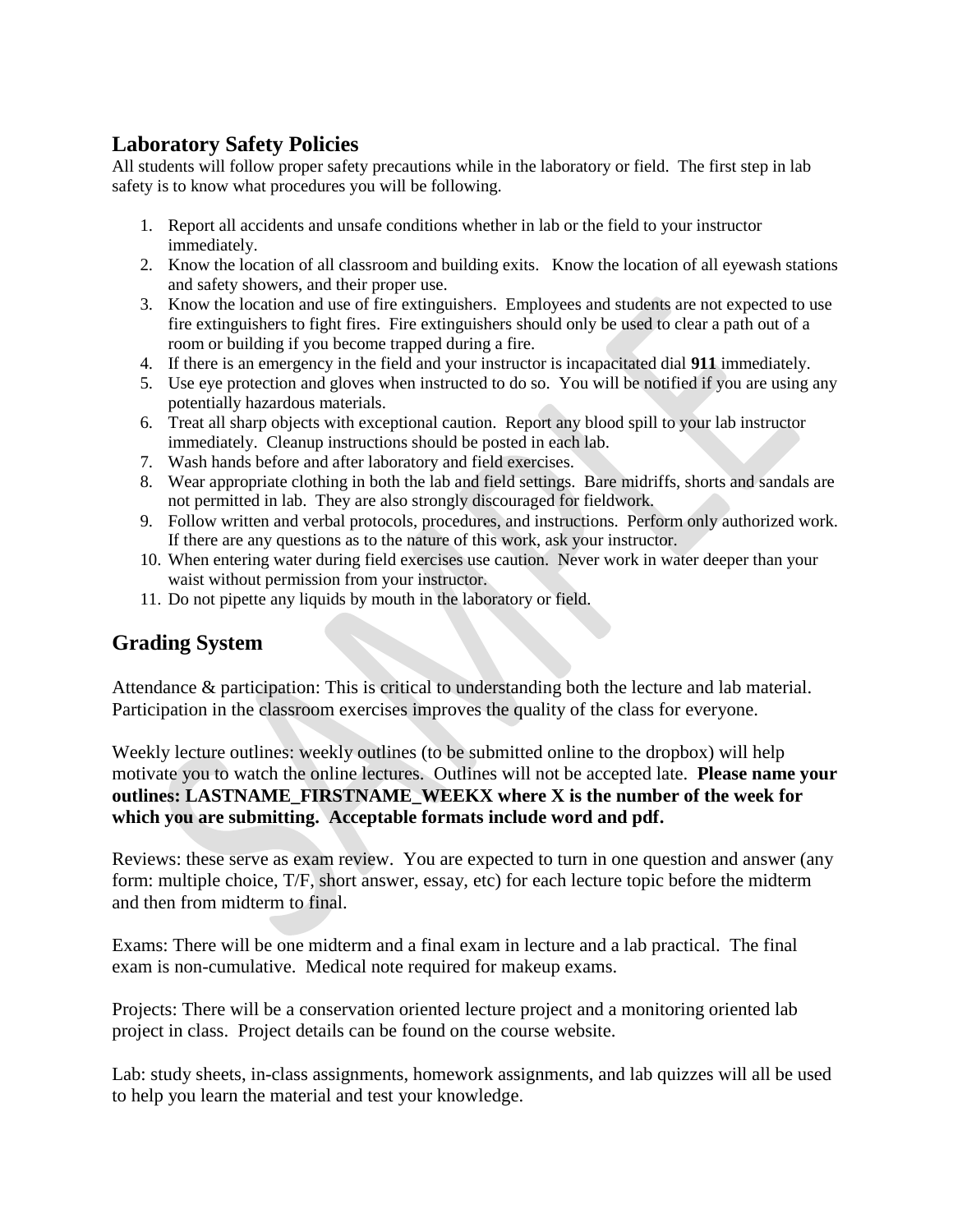| Graded item – lecture $(50\%)$                 | $\%$ | <b>Pts</b>      |  |
|------------------------------------------------|------|-----------------|--|
| Attendance & participation                     | 3%   | 10              |  |
| Weekly lecture outlines (13)                   | 18%  | 130             |  |
| Lecture projects (conservation $\&$ earth day) | 5%   | $\overline{15}$ |  |
| Reviews $(2)$                                  | 4%   | 10              |  |
| Midterm exam                                   | 10%  | 100             |  |
| Final exam                                     | 10%  | 100             |  |
| <b>Totals</b>                                  | 50%  | 365             |  |

| Graded item $-$ lab (50%)          | $\frac{1}{2}$ | Pts |  |
|------------------------------------|---------------|-----|--|
| Attendance & participation         | 1.5%          | 10  |  |
| Study sheets (10 pts/each)         | 11%           | 80  |  |
| In-class assignments (10 pts/each) | 8%            | 60  |  |
| Homework assignments (10 pts/each) | 3%            | 20  |  |
| Lab quizzes (10 pts/each)          | 4%            | 30  |  |
| Lab project                        | 9%            | 65  |  |
| Lab practical                      | 13.5%         | 100 |  |
| <b>Totals</b>                      | 50%           | 365 |  |
|                                    |               |     |  |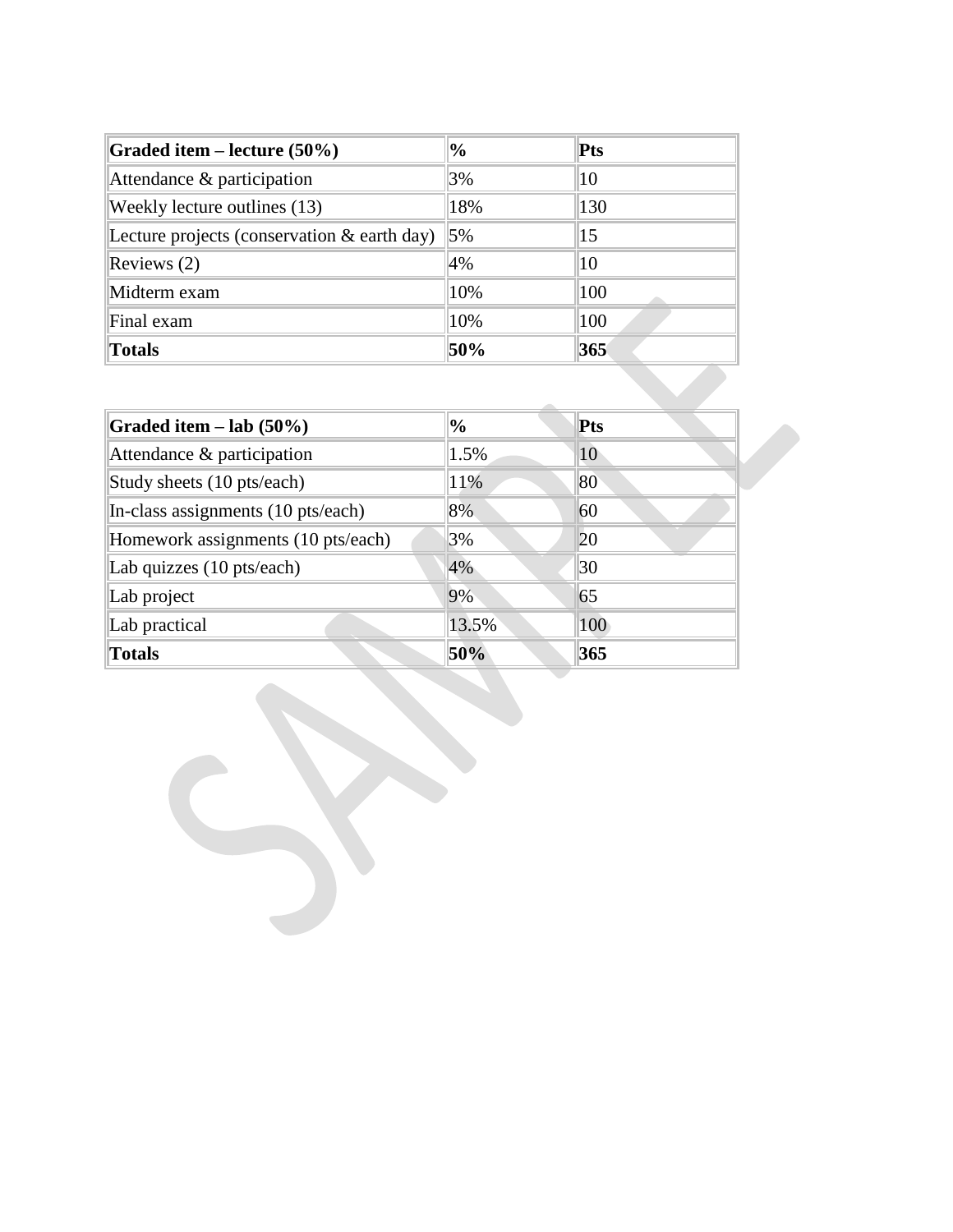| Week           | Lecture<br><b>Topic</b>             | <b>Class Exercise</b>                                                      | <b>Chapter</b> | Due                                                                             |
|----------------|-------------------------------------|----------------------------------------------------------------------------|----------------|---------------------------------------------------------------------------------|
| 1              | Limno intro                         | Basics of water                                                            | $\mathbf{1}$   |                                                                                 |
| $\overline{2}$ | Water in<br>Landscapes              | Watersheds                                                                 | 11             | Outline intro & Outline<br>landscapes                                           |
| 3              | Water as<br>environment             | Properties, stratification                                                 | $\overline{2}$ | Outline environment                                                             |
| 4              | Small<br>animals                    | Pathogens, conservation<br><b>Conservation Project assigned</b>            | 3              | Outline small                                                                   |
| 5              | Medium<br>sized animals             | Organisms and IBIs                                                         | $\overline{4}$ | Feb 16 midnight:<br>conservation list<br>Outline medium                         |
| 6              | Large<br>organisms                  | Organisms                                                                  | 5              | Outline large<br>Conservation project                                           |
| 7              | Population<br>dynamics              | Population dynamics<br>Midterm review                                      | 6              | Outline populations;<br>Review<br>questions/answers<br>(weeks $1-7$ )           |
| 8              | Killer lakes!                       | <b>Midterm Exam (weeks 1-7, online</b><br>in Loree 007)                    |                | Outline killer lakes                                                            |
| 9              | <b>Spring Break</b><br>$- no$ class |                                                                            |                |                                                                                 |
| 10             | Communities                         | Communities &<br>Earth day organization day                                | $\overline{7}$ | Outline communities                                                             |
| 11             | Community<br>ecology                | <b>Community Ecology</b>                                                   | 8              | Outline com ecology                                                             |
| 12             | Energy flow                         | Energy flow                                                                | $\overline{9}$ | Outline energy flow                                                             |
| 13             | Chemical<br>cycles                  | Guest speaker: Rita Grunberg (disease<br>ecology in freshwater ecosystems) | 10             | Outline chemical cycles                                                         |
|                |                                     | <b>EARTH DAY!</b>                                                          |                | 5-8:30pm IMCS bldg                                                              |
| 14             | Citizen<br>limnology                | Final review                                                               | 12             | Outline citizen<br>limnology;<br>Review<br>questions/answers<br>(weeks $8-14$ ) |
| 15             |                                     | Final Exam (weeks 8-15, online in                                          |                |                                                                                 |

# **Class schedule – Lecture**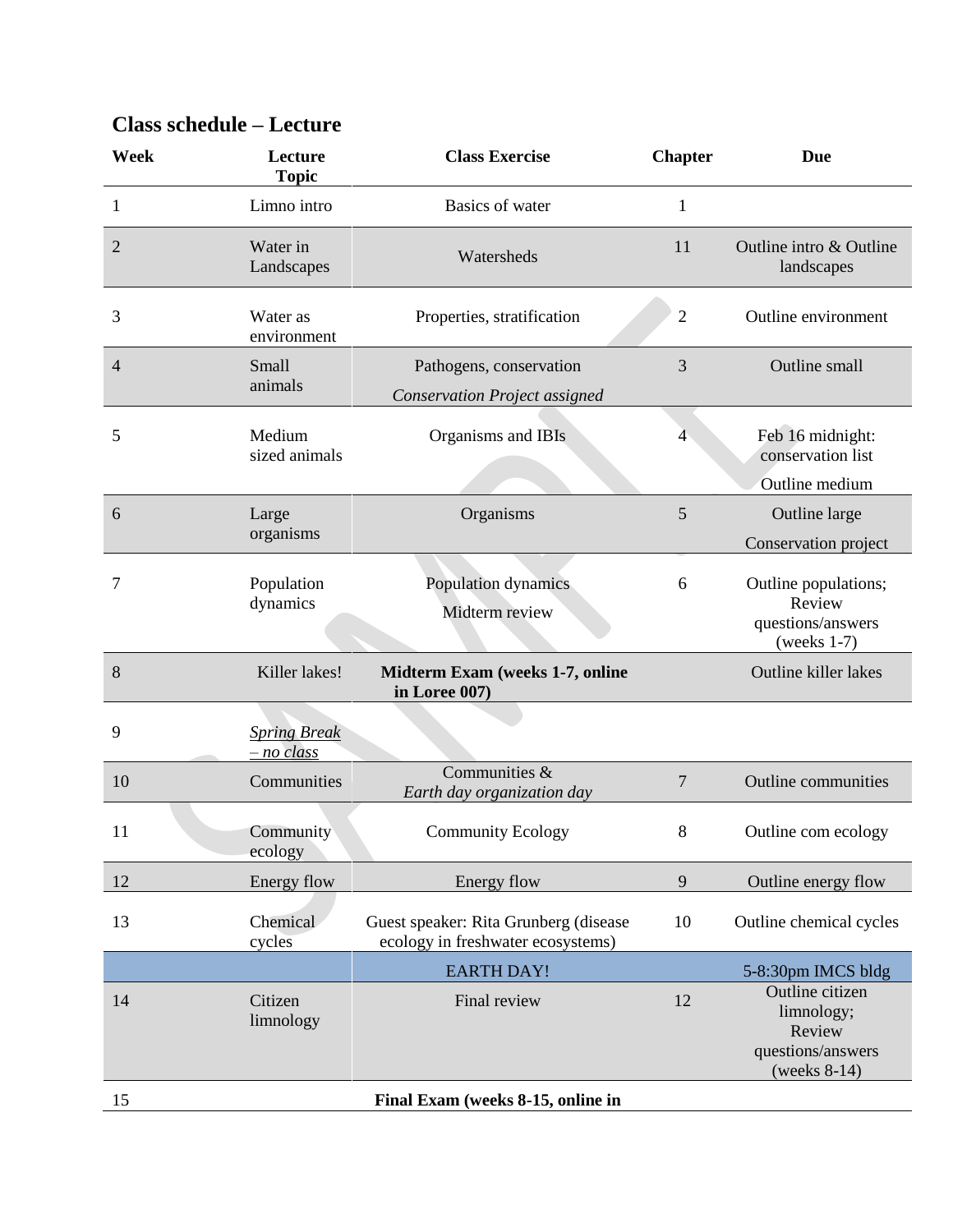#### **Notes:**

Outlines and review questions are due by class on the due day You are welcome to turn any assignments in early